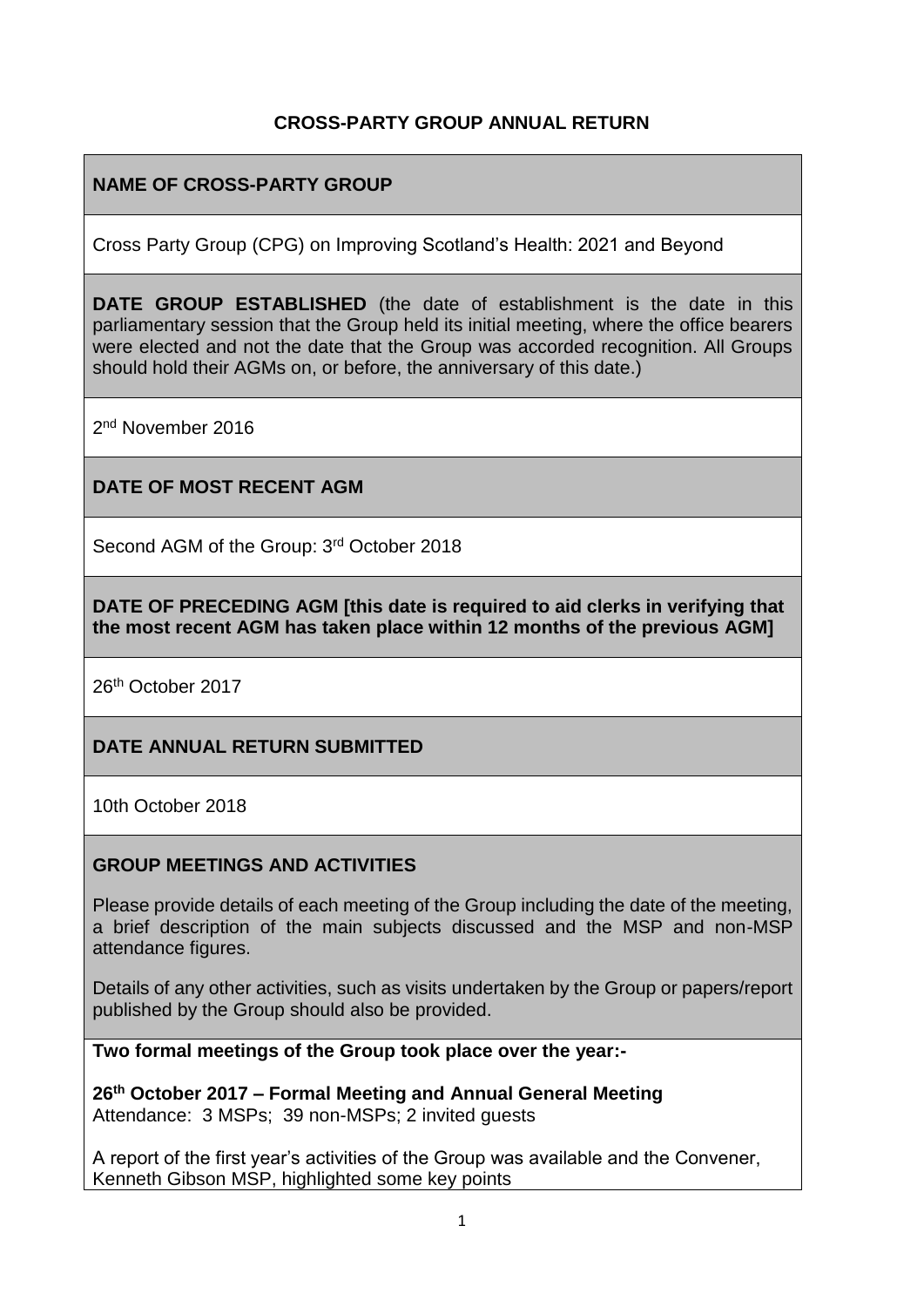The meeting was attended by the Minister for Public Health and Sport, Aileen Campbell MSP and Morris Fraser, from the Tobacco Policy Team at the Scottish Government. The Minister spoke to the meeting about the forthcoming new Government strategies and strategy refreshes in relation to tobacco, alcohol, obesity and drugs, and questions and discussions followed.

This was the first Annual General Meeting of the Group. The Group approved the continuation of Kenneth Gibson MSP and Jenny Marra MSP as co-Conveners for a further year. The Group approved the appointment of Alcohol Focus Scotland and ASH Scotland as joint Secretariat to the Group.

The Group approved the Annual Return, with some small amendments to the membership list.

#### **24th January 2018 – Formal Meeting**

Attendance: 4 MSPs; 28 non-MSPs; 4 invited guests

It was noted that Jenny Marra MSP was unable to continue as co-Convener. The Group thanked her for her chairing and support. The Group agreed to David Stewart MSP and Brian Whittle MSP becoming co-Conveners along with Kenneth Gibson MSP. The suggestion was made that three meetings be held each year, with each co-Convener chairing one meeting each.

As Maree Todd MSP had been appointed as Minister for Childcare and Early Years and the Ministerial Code of Conduct does not permit Ministers to be members of CPGs, she was no longer a member of the Group. The Group was still compliant with the rules on MSPs membership.

The Convener highlighted that this first meeting of the year would focus on children and young people, to tie in with the launch of the Year of Young People 2018, and would consider children's right to be protected from health-harming products. Professor Amanda Amos, Professor of Health Promotion at the University of Edinburgh and Bruce Adamson, Commissioner for Children and Young People, were guest speakers at the meeting. Questions and discussion followed their presentations.

The consultation document 'A Healthier Future – Action and Ambitions on Diet, Activity and Healthy Weight' was highlighted and discussed.

**22nd May 2018 – Informal Meeting**. Joint meeting between the CPG on Improving Scotland's Health 2021 and Beyond and the CPG on Health Inequalities.

The meeting was chaired by Clare Haughey MSP and David Stewart MSP.

Dr Niamh Shortt, Reader in Health Geography and co-director of the Centre for Environment, Society and Health (CRESH) at the University of Edinburgh, gave a presentation on how the environment shapes our health, health behaviours and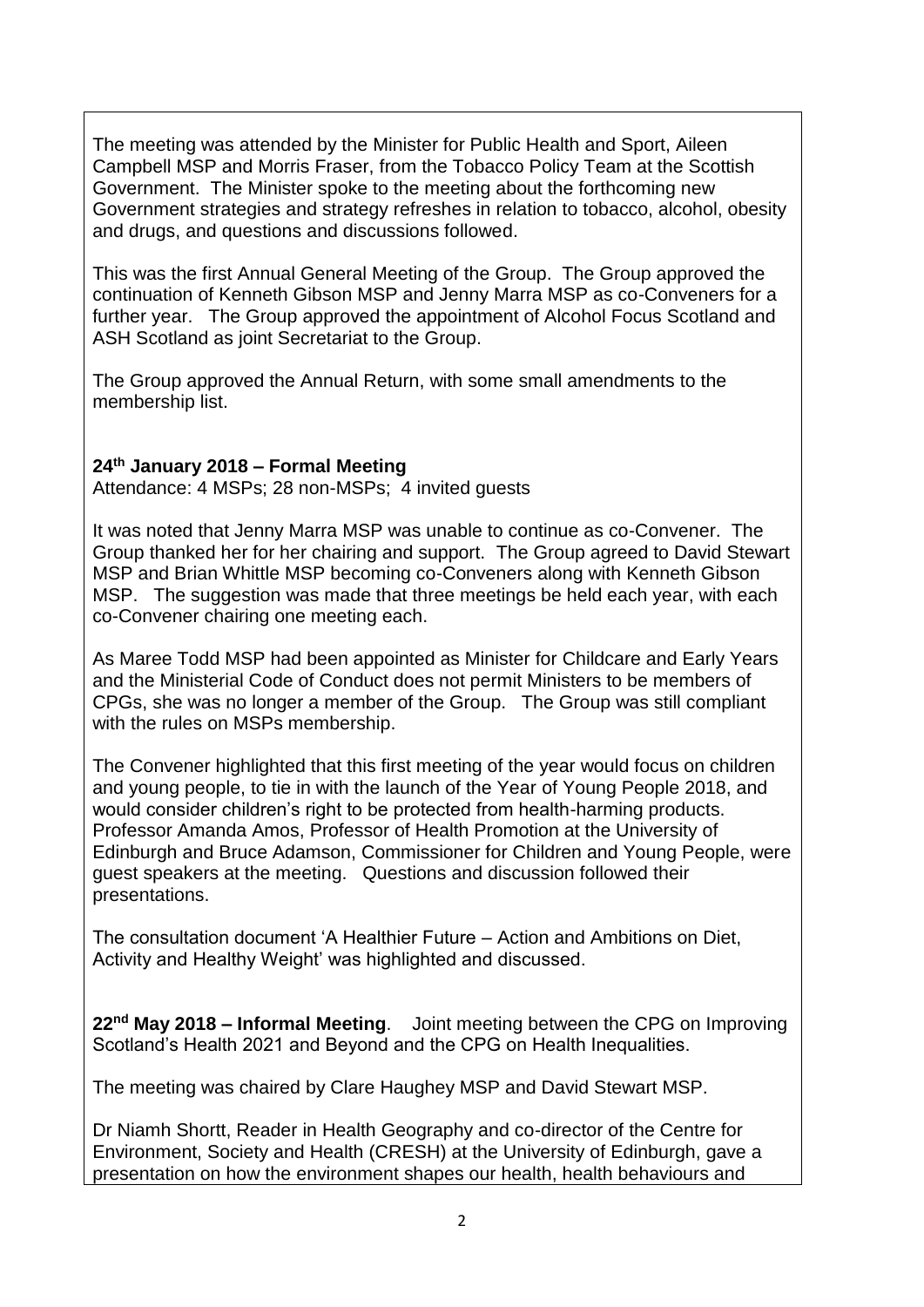resulting health inequalities, with a focus on alcohol and tobacco environments in Scotland and the role of retail density. Discussion followed the presentation.

Hilda Campbell, Chief Executive of COPE Scotland, gave a presentation on Health inequalities and unhealthy environments: a community response. Discussion followed the presentation.

It was noted that David Stewart MSP had been asked to table a written motion.

# **MSP MEMBERS OF THE GROUP**

Please provide names and party designation of all MSP members of the Group.

Miles Briggs MSP - Scottish Conservative and Unionist Party Kenneth Gibson MSP – Scottish National Party **(co-Convener)** Alex Cole-Hamilton MSP – Scottish Liberal Democrats Alison Johnstone MSP – Scottish Green Party Jenny Marra MSP – Scottish Labour Willie Rennie MSP – Scottish Liberal Democrats Anas Sarwar MSP – Scottish Labour David Stewart MSP – Scottish Labour **(co-Convener)** Brian Whittle MSP – Scottish Conservative and Unionist Party **(co-Convener)**

## **NON-MSP MEMBERS OF THE GROUP**

For organisational members please provide only the name of the organisation, it is not necessary to provide the name(s) of individuals who may represent the organisation at meetings of the Group.

| <b>Individuals</b> | <b>Kenneth Anderson</b><br>lain Broom<br><b>Simon Capewell</b><br>Colwyn Jones<br>Laurence Gruer<br>Peter Rice<br>Alan Rodger<br>Jonathan Sher                                                      |
|--------------------|-----------------------------------------------------------------------------------------------------------------------------------------------------------------------------------------------------|
| Organisations      | Alcohol Focus Scotland - Secretariat<br><b>ASH Scotland - Secretariat</b><br><b>Abertay University</b><br>Addaction<br><b>British Heart Foundation Scotland</b><br><b>Big Lottery Fund Scotland</b> |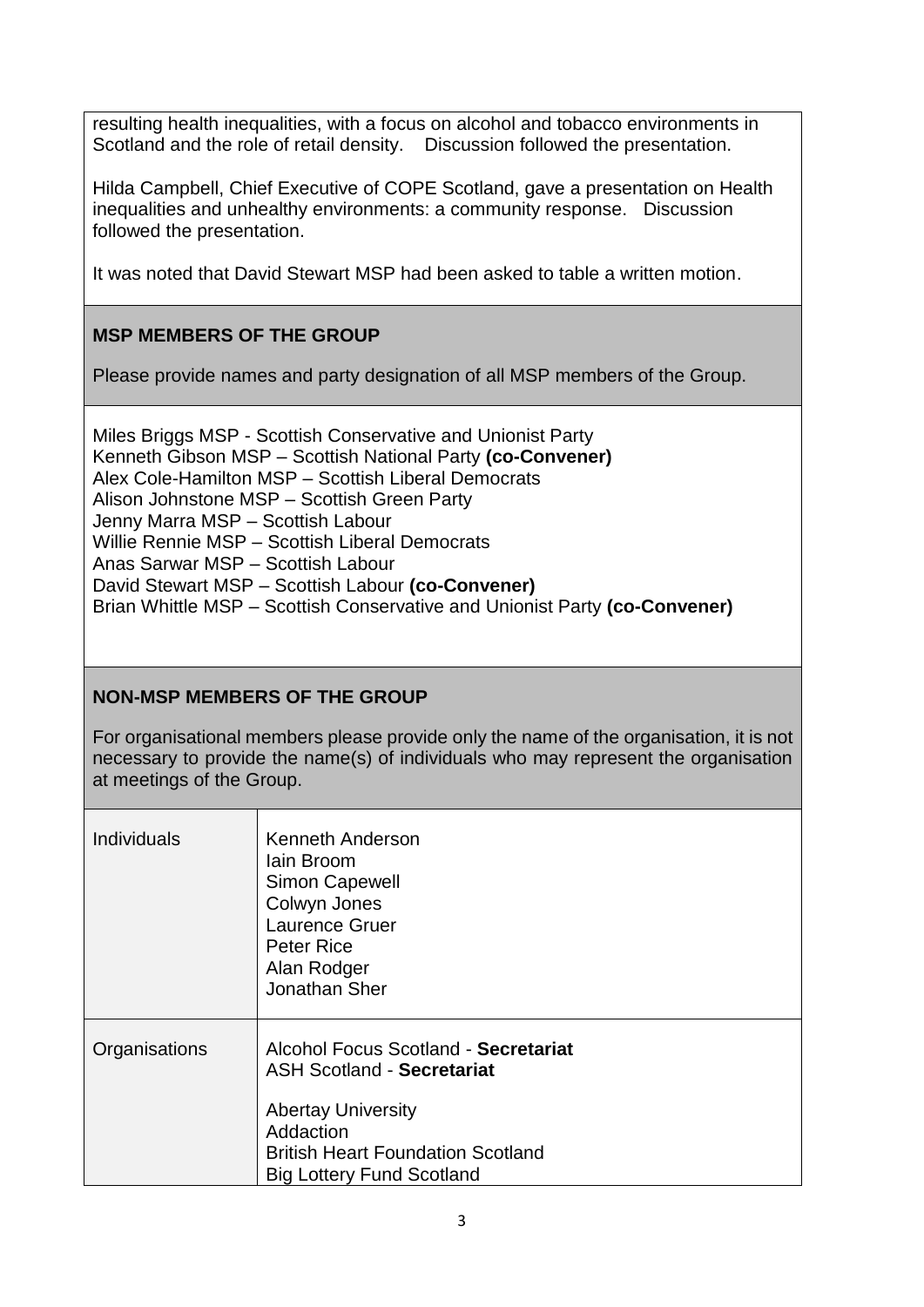| <b>British Lung Foundation Scotland and NI</b>                                    |
|-----------------------------------------------------------------------------------|
| <b>British Medical Association Scotland</b>                                       |
| <b>Cancer Research UK</b>                                                         |
| Centre for Global Development, University of Aberdeen                             |
| Changeworks                                                                       |
| <b>Children's Health Scotland</b>                                                 |
| <b>Children in Scotland</b>                                                       |
| <b>Church of Scotland</b>                                                         |
| <b>COPE Scotland</b>                                                              |
| Crew 2000 (Scotland)                                                              |
| <b>Cycling Scotland</b>                                                           |
| <b>Faculty of Public Health in Scotland</b>                                       |
| <b>Families Outside</b>                                                           |
| Fife Alcohol and Drug Partnership                                                 |
| <b>Food Standards Scotland</b>                                                    |
| <b>Glasgow Caledonian University</b>                                              |
| Glasgow City Health and Social Care Partnership (NHS)                             |
| <b>Glasgow Council on Alcohol</b>                                                 |
|                                                                                   |
| Group for Research on Inequalities and Tobacco (GRIT),                            |
| University of Edinburgh<br>Health Economics Research Unit, University of Aberdeen |
|                                                                                   |
| The Institute of Health and Wellbeing, University of Glasgow                      |
| Local Licensing Forum, Argyll & Bute Council<br><b>Mental Health Foundation</b>   |
|                                                                                   |
| <b>Mentor Scotland</b>                                                            |
| MRC/CSO Social and Public Health Sciences Unit, University of                     |
| Glasgow                                                                           |
| NHS Greater Glasgow and Clyde<br><b>NHS Health Scotland</b>                       |
| <b>NHS Lothian</b>                                                                |
|                                                                                   |
| <b>NHS Tayside</b>                                                                |
| <b>Nourish Scotland</b>                                                           |
| <b>Obesity Action Scotland</b>                                                    |
| Paths for All                                                                     |
| Queen's Nursing Institute Scotland                                                |
| The Rowett Institute, University of Aberdeen                                      |
| <b>Royal College of General Practitioners</b>                                     |
| Royal College of Nursing                                                          |
| Royal College of Obstetricians and Gynaecologists                                 |
| Royal College of Paediatrics & Child Health                                       |
| Royal College of Psychiatrists in Scotland                                        |
| Royal College of Physicians of Edinburgh                                          |
| Royal College of Physicians and Surgeons of Glasgow                               |
| Royal College of Surgeons of Edinburgh                                            |
| Royal Environmental Health Institute of Scotland                                  |
| <b>Royal Pharmaceutical Society</b>                                               |
| <b>ScotCen Social Research</b>                                                    |
| <b>Scottish Cancer Foundation</b>                                                 |
| Scottish Drugs Forum                                                              |
| Scottish Families Affected by Alcohol and Drugs                                   |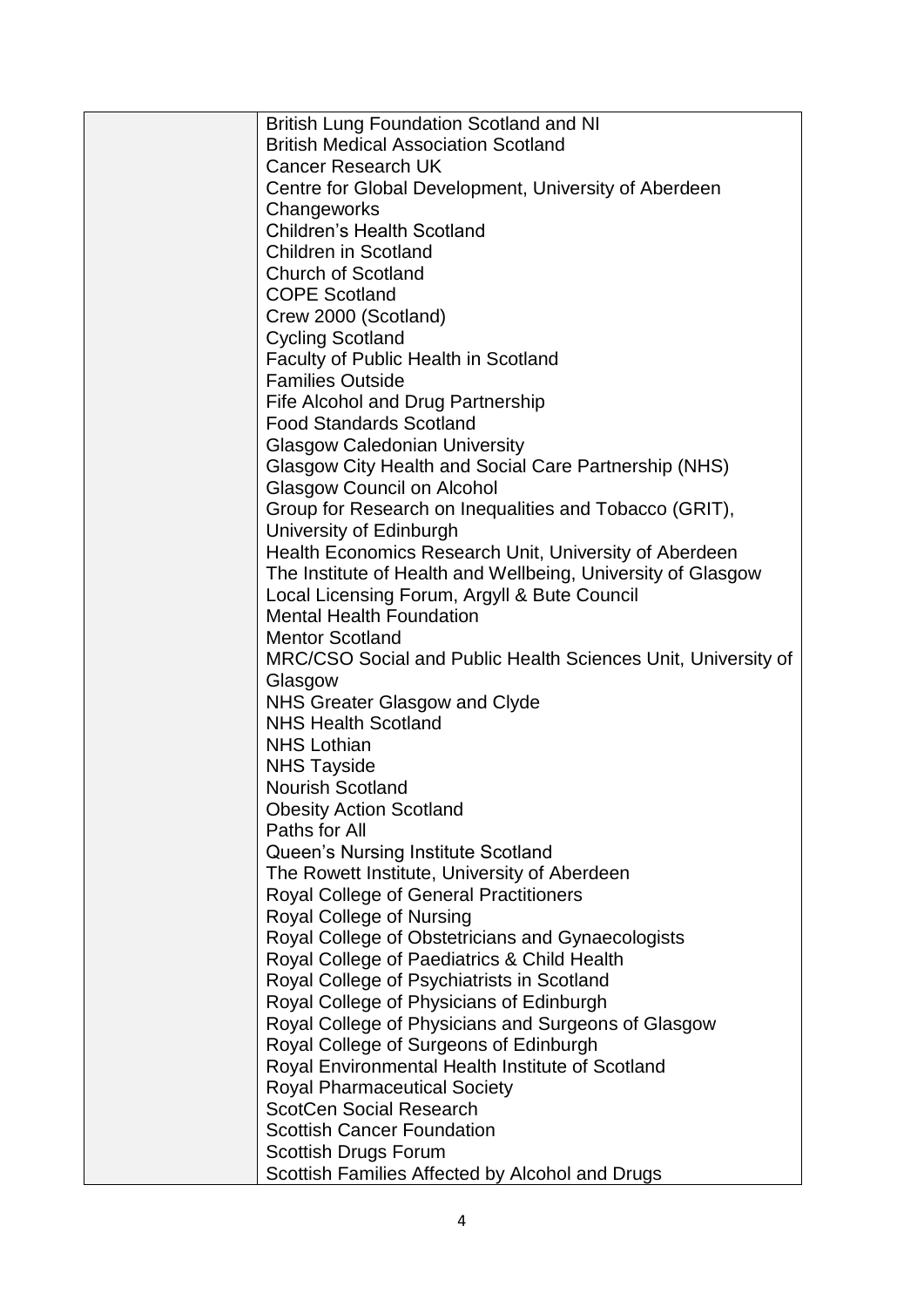|                                                                                                                                                                                                                                                                                                                                                                                             | Scottish Health Action on Alcohol Problems (SHAAP)<br>Scottish Public Health Network (ScotPHN)<br><b>Scottish Recovery Consortium</b><br><b>Support in Mind Scotland</b><br>University of Aberdeen<br><b>University of Dundee</b><br>University of Edinburgh<br>University of Glasgow<br><b>University of Stirling</b><br><b>Voluntary Health Scotland (VHS)</b><br>West Lothian Drug and Alcohol Service<br><b>Young Scot</b> |  |
|---------------------------------------------------------------------------------------------------------------------------------------------------------------------------------------------------------------------------------------------------------------------------------------------------------------------------------------------------------------------------------------------|--------------------------------------------------------------------------------------------------------------------------------------------------------------------------------------------------------------------------------------------------------------------------------------------------------------------------------------------------------------------------------------------------------------------------------|--|
| <b>GROUP OFFICE BEARERS</b>                                                                                                                                                                                                                                                                                                                                                                 |                                                                                                                                                                                                                                                                                                                                                                                                                                |  |
| Please provide names for all office bearers. The minimum requirement is that two of<br>the office bearers are MSPs and one of these is Convener – beyond this it is a matter<br>for the Group to decide upon the office bearers it wishes to have. It is permissible to<br>have more than one individual elected to each office, for example, co-conveners or<br>multiple deputy conveners. |                                                                                                                                                                                                                                                                                                                                                                                                                                |  |
| Convener                                                                                                                                                                                                                                                                                                                                                                                    | There are 3 co-Conveners of the Group:-<br><b>Brian Whittle MSP</b><br><b>David Stewart MSP</b><br><b>Kenneth Gibson MSP</b>                                                                                                                                                                                                                                                                                                   |  |
| <b>Deputy Convener</b>                                                                                                                                                                                                                                                                                                                                                                      |                                                                                                                                                                                                                                                                                                                                                                                                                                |  |
| Secretary                                                                                                                                                                                                                                                                                                                                                                                   | Joint Secretariat: Alcohol Focus Scotland and ASH Scotland                                                                                                                                                                                                                                                                                                                                                                     |  |
| <b>Treasurer</b>                                                                                                                                                                                                                                                                                                                                                                            |                                                                                                                                                                                                                                                                                                                                                                                                                                |  |
|                                                                                                                                                                                                                                                                                                                                                                                             |                                                                                                                                                                                                                                                                                                                                                                                                                                |  |

## **FINANCIAL BENEFITS OR OTHER BENEFITS RECEIVED BY THE GROUP**

Please provide details of any financial or material benefit(s) received from a single source in a calendar year which has a value, either singly or cumulatively, of more than £500. This includes donations, gifts, hospitality or visits and material assistance such as secretariat support.

Details of material support should include the name of the individual providing support, the value of this support over the year, an estimate of the time spent providing this support and the name of the organisation that this individual is employed by / affiliated to in providing this support.